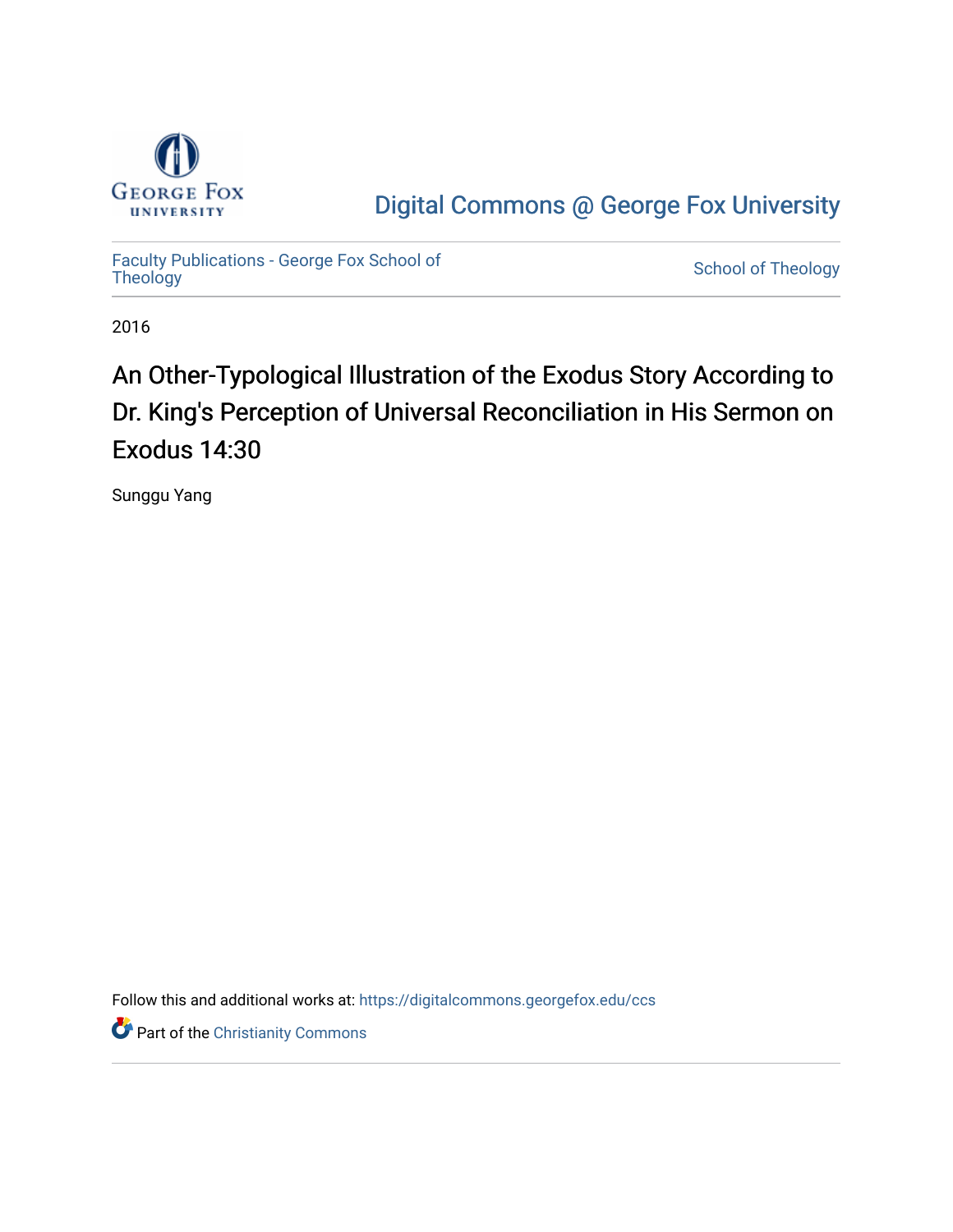# **An other-typological illustration of the Exodus story according to Dr King's perception of universal reconciliation in his sermon on Exodus 14:3[0](http://crossmark.crossref.org/dialog/?doi=10.4102/htts.v72i2.3253=pdf&date_stamp=2016-11-24)**

The article contends that Dr King makes an *other*-typological illustrative use of the Exodus story in his preaching – one of the most significant biblical narratives that the Black church in the US holds dear. This peculiar use of the Exodus story differentiates itself from the conventional typological understanding and use of the same story in the Black church's history. While in the latter the Exodus story has a symbolic meaning of the irreconcilable conflict between the oppressed and the oppressing reality, in the former the same story contains a spiritual lesson that what is really hoped for in the midst of the seemingly irreconcilable racial and social conflict is compassion, liberation, and reconciliation for both parties involved. This article, by examining a representative sermon of Dr King on the Exodus story, shows that his *other*-typological illustrative approach originates from his fundamental theological ideal of universal reconciliation.

Let us remember that as we struggle against Egypt, we must have love *…* (King 1992:III, 261)

#### **Introduction**

This article investigates Dr Martin Luther King's *illustrative* understanding of the Exodus story in his sermon on Exodus 14:30, which is in stark contrast to the Black church's widely accepted *typological* understanding of the same story (Raboteau 1995).<sup>1</sup> As we shall see, however, King's illustrative use of the Exodus story is not 'pure' but blends both typology and illustration. King, indeed, initially embarks on the *different-typological* or *other-typological* understanding of the same Exodus story and eventually ends up using that story as a crucial illustration of his sermon point. We shall see that all this discussion of typology and illustration is not simply a matter of a different approach to the same story and its same literary-theological meaning but a significant matter of a different theological understanding of God, humanity, evil and eschatological ethics, as well as a different literary perception of the Exodus story.

This article first provides brief definitions of literary typology and sermon illustrations as the critical guide or foundation for the discussion to come. With those definitions in hand, the article then examines how the North American Black church throughout its ecclesial tradition often has understood the Exodus story in a typological sense for the church's own historical and theological merits.2 In particular, our focus will be on how Black preachers have explicitly demonstrated this typological understanding of the story in their sermons on Exodus, especially for its relevance to Black freedom and liberation. For this part of the article, I owe a significant investigative debt to Raboteau's (1995) historical examination of the typological understanding of the Exodus story in the Black church and LaRue's (1999) survey of Black church sermons of the 19th and 20th centuries.

My article then explores how King demonstrates his unique *other*-typological understanding of the Exodus story, rather than the traditional one. This in turn leads us to see how King adopts the story as an illustration at a particular point of his sermon based on his particular perception of the Exodus narrative.

**Note:** This article is published in the section Practical Theology of the Society for Practical Theology in South Africa

<sup>1.</sup>In particular, in chapter two Raboteau recognises that from early on in Black Christianity, Israel's Exodus story became a 'Black Exodus'<br>story of 'Black Israel' in almost a literal sense; White America or the new Pharao crushed by the mighty God. As we will discuss later, however, this literal sense has been weakened since then and has indeed been replaced by a spiritual or metaphoric sense.

<sup>2.</sup>Black churches are found around the world including Latin America, Africa, Europe, etc. Each of these has particular a historical background and a particular theological nuance, although they also share certain commonalities. Given the time and space limit, this<br>paper covers only the North American Black church context where Dr King's theology was bo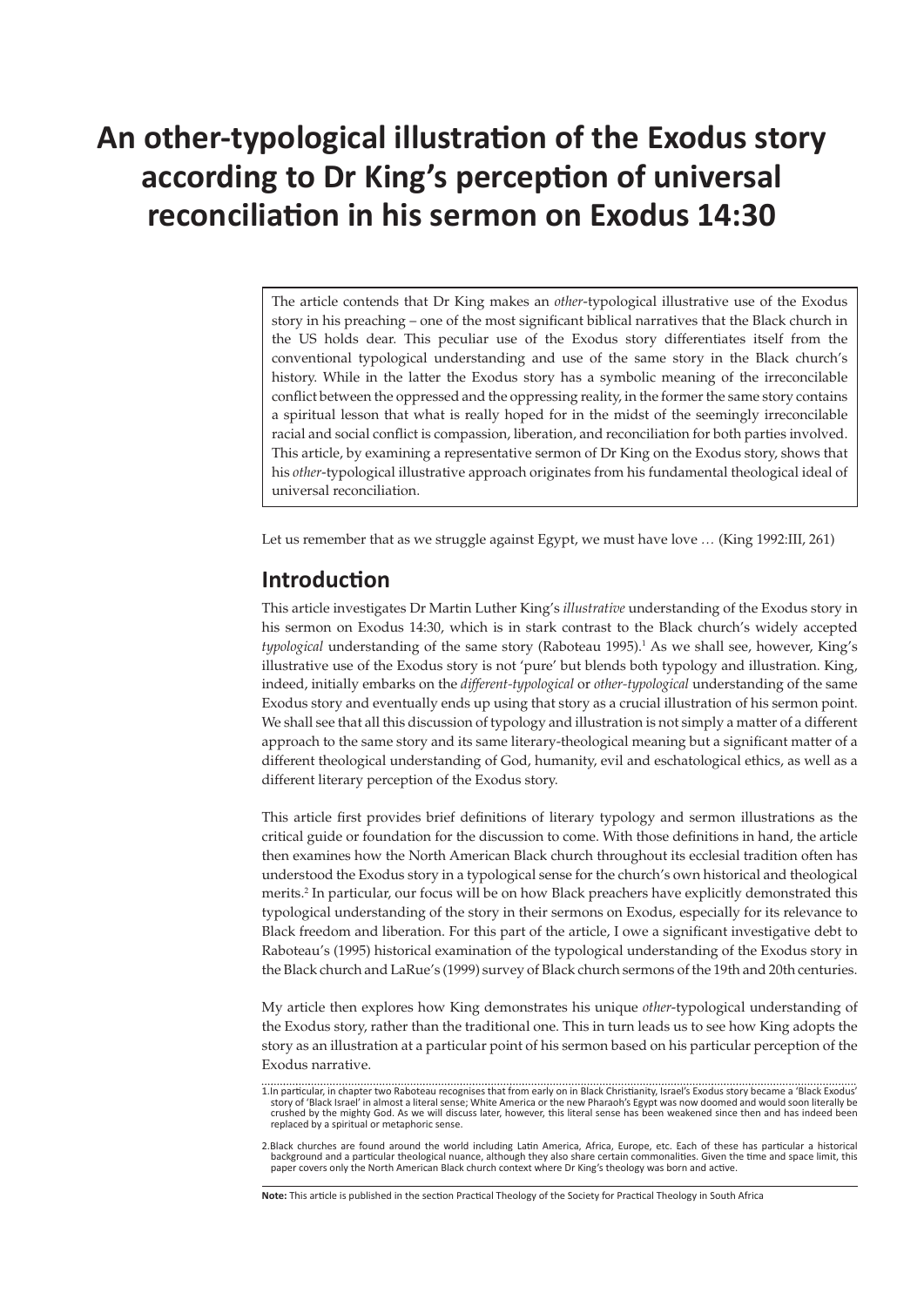The last portion of the article closely examines King's illustrative use of the Exodus story in the sermon on Exodus 14:30 anchored in his theological worldview of reconciliation. As we shall see, his particular use of the Exodus story and his theology of reconciliation are symbiotically inseparable. Thanks to the illustrative understanding of the Exodus story, King was able to find a firm theological ground to depict the God of reconciliation, while the reconciliatory notion of God that the illustration presents meshed precisely with the theological hermeneutic that he initially brought to the Exodus text itself.

Yet, by no means, do I suggest that this narrow investigation based on only one sermon of King's on Exodus can or does completely explain King's sophisticated other-typological or illustrative use of the Exodus story and related complex theological ideas that his other sermons and public speeches demonstrate. Such a task would certainly require volumes of work. Nonetheless, I hope that this research on the Black church's, and definitely King's, most significant biblical narrative for its or his faith, will shed an important interpretative light on King's preaching and his theological worldview, because it is based on this narrative that the Black church's very theological identity has been built from its American inception (Mays 1969:19ff).

## **Definitions: Typology and illustration**

#### **Typology**

At this point, we need to clarify certain definitions of typology and illustration as they are the key terms in this article and understanding them correctly, or at best sharing the same definitions, will reduce the risk of misunderstanding the same subjects to come.

*The Cambridge Dictionary of Christianity* defines 'typology' as:

a method of interpreting Scripture in which it is assumed that events, institutions, and persons in the OT ('type') foreshadow events, institutions, and persons in the NT, and/or such features of both the OT and the NT foreshadow events, institutions, and persons in the time of the interpreter. (Patte 2010:946)

What is particularly important for us in the definition is that through the biblical or theological process of typology, people find certain typological counter features of the present (they believe) prefigured in the Old Testament and/or the New Testament. In short, what happened before happens here and now just as it was.

Yet, of course, there cannot be a literal one-to-one-match type of event between what happened before and what is happening now. For instance, when people in the Black church tradition typically interpret the old Exodus story as the anti-type of their modern slavery liberation movement, such Exodus narrative features as the Red Sea, the Pharaoh, the promised land, the manna, and so on, cannot literally match what the Black people have gone through; it can only can match their experience *typologically* (e.g. the Black slaves

confronted the white masters, but not 'modern Pharaoh' in a literal sense).3

Furthermore, and more important for this article, interpretative meanings of the same typological story can vary considerably depending on key contemporary typological counterparts that the present reader chooses to bring to the original features. For instance, as we shall see later in King's case, when King holds up the *universal*  American social ills or evils as the typological counterpart of slavery in Egypt *vis-à-vis* White America that the Black tradition has often perceived as the real typological Egyptian enemy, King's interpretive meaning of the same story is thoroughly different from the latter.

#### **Illustration**

According to Long (1989:200), from approximately the 19th century, there have been two major homiletic streams in understanding an important preaching element, or illustration, the second stream being more contemporary. The first somehow pragmatic stream understands illustrations as 'windows on the word' that provide the clarification of logical sermonic concepts. In other words, the sermon will use the illustrations in order to 'make the [sermon's] message clear' (Sanster  $1954:206$ ),<sup>4</sup> 'to make the truth concrete' (Jones 1956:137), and eventually 'to help the congregation understand' (Sweazey 1976:193) the main ideas of the sermon. Long argues that the use of this utilitarian trend of illustration is widely accepted when and where the sermon is 'supposed to develop a "thesis," and illustrations [are] seen as devices designed to illumine and clarify that thesis' (Long 1989:211).

The second stream which Long strongly advocates perceives illustrations as the literary homiletic sinews. At times, it is so interwoven into the sermon that as Craddock (1985:204; italics mine) argues, 'In good preaching what is referred to as illustrations are, in fact, stories or anecdotes which do not illustrate the point; rather *they are the point*'. Craddock continues that 'a story may carry in its bosom the whole message'. Long (1989:203) contends that this trend of illustration use has become popular recently, the understanding of the sermon being the 'integrated act of communication'. In the integrated sermonic act of communication, each part of the sermon, including the illustrations, works together to achieve one communicational purpose. Illustrations, thus, are not mere 'windows' to assist other important parts but are the important parts themselves.

This article deliberately takes the first understanding of illustrations understanding as the main domain for the rest of

<sup>3.</sup>It should be noted that this sort of typological reading of the Exodus story was not a 'new invention' by the North American Black church, but that it had certain precedents in different parts of the world. For instance, the Boers (and certainly a good number of Blacks in South Africa) held the Exodus narrative as their primary source of inspiration, based on which they made their own 'Exodus' to eastern and north-eastern areas of South Africa. In the case of the Boers, their interpretation and action were more literally applied, although still in a typological sense. See Robin Binckes (2013).

<sup>4.</sup>In the Black church traditions, the homiletic practice of using illustrations that make 'the message clear' is widely known and often utilised. See Mitchell (1990; esp., chap 4); Cone (2000; esp., chap. 3), Proctor (1994; chap. 4) and others.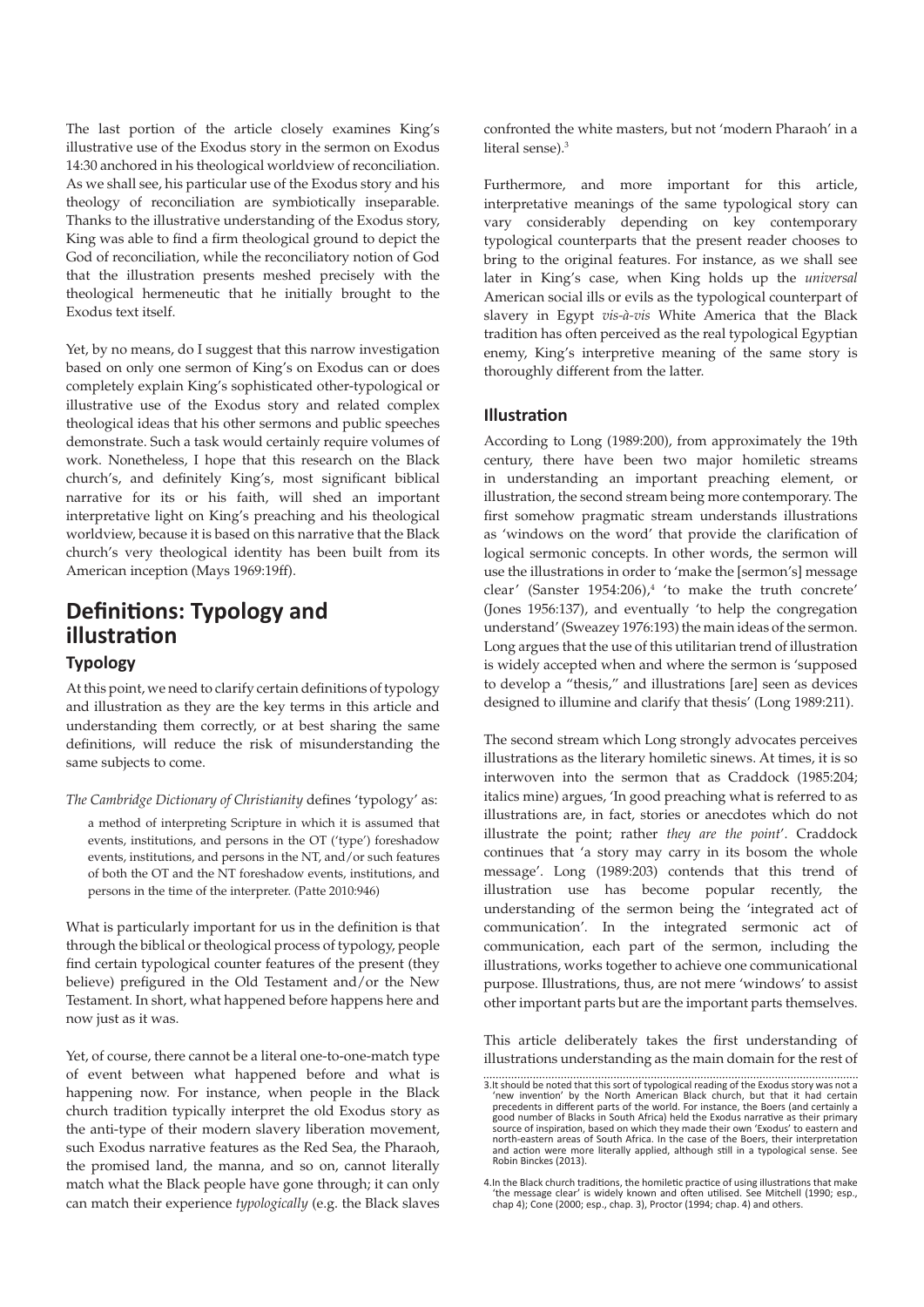the article, not because the former is more appropriate or important in preaching in general, but only because the sermon in focus that we will investigate in sections to follow operates in that first sense and uses illustrations accordingly.

#### **Typology: God only on one side**

From the embryonic stage of Black Christianity in America, Black Christians have often identified themselves with the old Israel.5 That is, just as the old Israel in the power of YHWH-God had broken the bondage of Egypt and marched towards the Promised Land. Christian slaves believed that they would also break the enslaving yoke of the new Egypt and march towards the new Promised Land (Raboteau 1995:28).<sup>6</sup> What was for them the new evil Egypt was none other than White America where the salve owner trod upon their most basic rights of life. In that lifeless circumstance, just like the children of Israel, they pursued and proclaimed their freedom and liberation against White America, their evil enemy. A God of power and ultimate good would support and guide this new Black Israel's struggle on the triumphal march into the new promised America. Definitely, in this new version of the same Exodus story, God is *only on their side* against the evil other.

The Black preachers who came out of the same experience of the White American slavery were the *avant-garde* of that new Black Israel's struggle against the new American Pharaoh's slave regime. They also firmly believed in the same typological narrative that God would take their side only against the evil counterpart even to the extent that God would help them defeat and utterly crush the latter. The same Exodus story of the Bible had to be achieved here and now in the new typological American history.

Francis J. Grimke (1850–1937), who was once regarded as one of most influential Black preachers of his era (LaRue 1999:46) and helped found the  $NAACP<sub>i</sub><sup>7</sup>$  is a good example of a person who took this kind of typological understanding of the Exodus story and preached accordingly. In a sermon on Exodus 1:9–10 entitled:

A Resemblance and a Contrast between the American Negro and the Children of Israel, in Egypt, or the Duty of the Negro to Contend Earnestly for his Rights Guaranteed under the Constitution

Grimke preached:

When the children of Israel first went down into Egypt it was with no intention of remaining there permanently … Nor was it in accordance with the divine plan that they should remain permanently, as is evident from the record, in forty-six of Genesis. 'And God spake into Israel in the vision of the night, and said, Jacob, Jacob … fear not to go down into Egypt, for I will there make of thee a great nation: I will go down with thee into Egypt, and I will surely bring thee up again'. God is not dead – nor is He an indifferent onlooker at what is going on in this world … If some Moses should rise up today, as of old, and say to this nation, as was said to Pharaoh, 'Let my people go' … I believe from every part of the land – North, South, East, and West, there would be but one voice, and that would be, Let them go … One day He will make requisition for blood; He will call the oppressors to account … If we are true to ourselves and to God the victory will be ours. (Woodson 1942:I;348–356)

As is explicit in this passage, the preacher demonstrates several typological understandings of both the Exodus story and Black Christians. Firstly, Black Christians are chosen people just as the people of Jacob were chosen by the sovereign God. Secondly, God is mighty enough to deliver them from the current bondage of slavery just as the God of Exodus did for the Israelites. Thirdly, the Black people, just as the Israelites, must be the ultimate victors of this struggle against the ruthless oppressors of slavery. Finally, God's judgment is definitely coming just as it did for the old Israel. In short, the old familiar Exodus story *becomes* exactly the Black people's own storytold. The old Israel's Exodus story has become the *Black Exodus* story.

What this typological understanding of the story eventually leads Black Christianity to is the celebration of liberation of the oppressed, along with a story in which God is on their side. Of course, as God is the God of the whole creation, the evil oppressors also exist in the realm of God's sovereign reign of the universe and have a chance to be included into the good side of the oppressed as well. Yet still, as long as their evil conduct goes on and they do not repent, they have no chance to be included in God's new Promised Land, but only have the fate of dying on the seashore. Nor are the liberated Black people supposed to have compassion on and love for their resisting, stiff-necked enemies who have been just doomed to death, as a Black slave woman from the late 19th-century America prays in a somehow 'bloody' outcry:

Thar's day a comin'! Thar's a comin … I hear de rumblin' ob de chariots! I see de flashin' ob de guns! White folks' blood is a runnin' on de ground like a riber, an' de dead's heaped up dat high! … Oh, Lor'! hasten de day when de blows, an' de bruises, an' de aches, an' de pains, shall come to de white folks, an' de buzzards shall eat 'em as dey's dead in de streets. Oh, Lor'! roll on de chariots, an' gib de Black people rest an' peace. (Livermore 1888:260–261)

As the prayer goes, the ultimate celebration belongs only to the Black people, whereas 'white folks' are utterly doomed. Yet, there is still a chance for oppressors to repent, return and thus enjoy God's salvation alongside the currently oppressed Blacks. However, the 'chance' will not last forever. Repentance

<sup>5.</sup>Note that by Black Christianity I do not mean one homogenous group of Black Christians. Like any other racial-ethnic churches in the US (including Euro-American churches), various denominational branches have existed in the Black church from the beginning, and have demonstrated different theological or spiritual themes and emphases, even regarding the idea of the 'old Israel'. Cf. footnote 9. Also, refer to Lincoln and Mamiya (1990; esp., chaps 2–4). Lincoln and Mamiya in their book introduce seven historical Black denominations, which include the African American Methodist Episcopal Church (A.M.E.), the African Methodist Episcopal Zion church<br>(A.M.E.Z.), the Christian Methodist Episcopal (C.M.E.), the National Baptist<br>Convention, USA, Incorporated (NBC), the National Baptist Conven Unincorporated (NBCA), the Progressive National Baptist Convention (PNBC), the Church of God in Christ (COGIC).

<sup>6.</sup>Of course, as Raboteau recognises throughout the book, today's Black Christianity, more or less since the Civil Rights movements of the 1960s, identifies itself less with the old Israel than their 18th- and 19th-century motif still remains in the Black church's 'bones' and often becomes a central subject of Black preaching today because the ongoing racial discrimination, implicit or explicit, is considered the extension of the old Black slavery era.

<sup>7.</sup>NAACP stands for National Association for the Advancement of Colored People, the non-profit organisation whose Atlanta branch King's father headed and which King joined in the late '50s and in which he once had an influential role.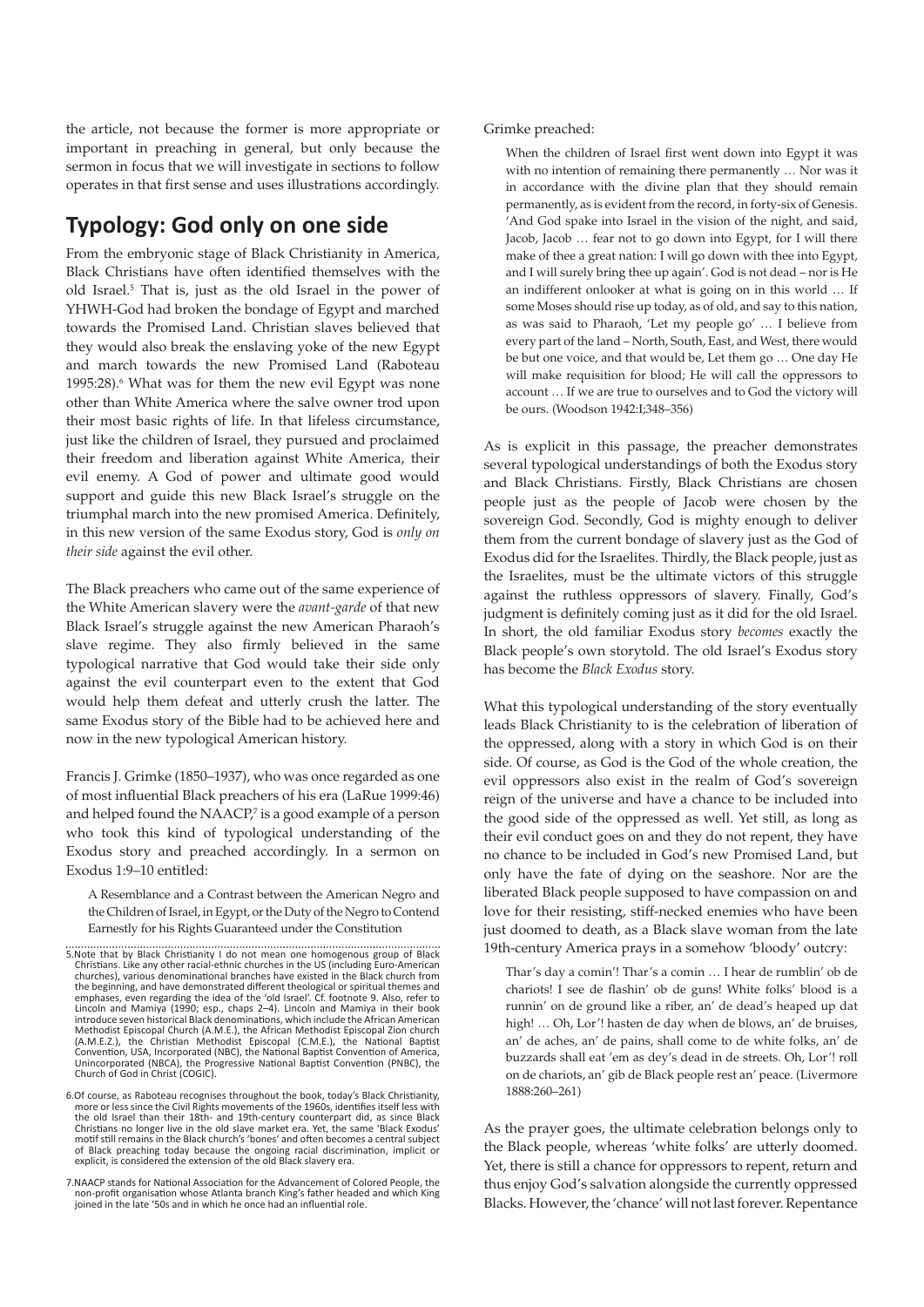is an urgent matter. (Later as we shall see, the primary task of repentance gives way to the more foundational matter of exorcising evil in King's theology).

In sum, the traditional,<sup>8</sup> typological understanding of the Exodus story explicitly divides two sides between the good oppressed people and evil oppressors (meaning specifically, White America) and describes God only as a God of the oppressed.9 Obviously, this God of the oppressed is the God of retributive justice who is willing to defeat and even crush the enemies of the oppressed 'at the seashore'. This same God would stand and work with the Black Christianity formed deep in the Black consciousness of the typological narrative, for the grand moment of final freedom and liberation of enslaved Black people; in the conventional Black Exodus narrative, therefore, there is no grand anticipation of potential reconciliation between the two opposing sides, *unless there is repentance first on the side of the oppressors*. 10

### *Other***-typology: God on both sides**

It is very likely that King had fully recognised the traditional typological understanding of the Exodus story of the Black church as he grew up in the typical Black Baptist church where the dramatic story of the prophet-liberator Moses was told as one of the central prophetic identities of the Black preacher.11 King himself kept this prophet-Moses image as one of his prominent personas, and it was the one he used effectively for his public ministry (Lischer 1995:174–75;225).

Thus, it is no wonder that in his sermon on Exodus 14:30, delivered at the Cathedral of St. John the Divine in New York on 17 May 1956, King seems at first to follow well the typological narrative ethos and pathos of the Exodus story. He tells us in the middle of the sermon that the evils of segregation, oppression and colonialism that the Black people are now facing are the same evils that Egypt and its Pharaoh symbolised and imposed on the old Hebraic people.

And just as the evil of the slavery-obsessed Pharaoh died at the seashore, we are now also gradually seeing the death of the evil of segregation and oppression in the sheer dawn of freedom and justice. At this point, therefore, it seems that King adroitly pictures the current social situation of the Black people in a typological sense; that is, the Black people's liberation story is equivalent to the Exodus liberation story.

Yet, we notice that already King's typological interpretation of the Exodus story above has subtly broken away from the Black church's typical typological understanding of the same story, although his sermon still goes on in the similar typological narrative form and tone. Unlike the traditional typological perception, King here does not equate the evils of Egypt or Pharaoh with the White America itself. Rather, he uses those anti-types of evil to designate bigger or universal American social problems that the Black people are now confronting; segregation, oppression, colonialism and so on. Broadening the 'face of the enemy' from the White America to the American social ills (or evils), although it seems to be a little thing, makes a huge difference in the typological understanding of the Exodus narrative. In this new typological understanding, the White America would no longer be the enemy to be crushed as traditionally understood. Rather, as his sermon later insists, they can be reconciled and included into the good side of God. At this point, therefore, we see a new, different typological understanding of the Exodus story start to emerge in King's sermon.

Approaching the end of the sermon, King suddenly and, this time, explicitly again breaks from the traditional, typological understanding of the Black Exodus story of liberation by saying:

Let us remember that as we struggle against Egypt, we must have love, compassion, and understanding goodwill for those against whom we struggle, helping them to realise that as we seek to defeat the evils of Egypt we are not seeking to defeat them but to help them, as well as ourselves. (King 1992:III, 261)

Now King is saying that his hearers do not want to defeat their evil enemies but want to 'help them'. More than that, his hearers will have to have 'love, compassion, and understanding goodwill' for those who have oppressed them. This is obviously not the expected end to the typical, typological understanding of the Black Exodus. Now even the evil enemies seem to be able to be fully included into God's side of good, which certainly makes the traditional typological understanding of the Exodus story pretty unreliable; for the latter understanding sees evil's ultimate doom at the seashore (again unless there is repentance from the latter). Yet, as said before, it is not that King's argument operates totally outside of the typological frame of the Exodus story. He retains a similar typological narrative form and tone to that of the Black church. Yet, at the same time, he subverts the fundamental ethos and pathos of that understanding, thus generating an *other*-typological interpretation.

For King, this sudden and explicit break from the traditional, typological story line is inevitable because of one fundamental theological reason; King recognises reconciliation between

<sup>8.</sup> From this point on, when my article uses the phrase 'traditional understanding' or 'typical understanding' of the Exodus story, I will mean only that this typological understanding based more independent of the Black ch also notes, and as will be discussed further below, this does not mean that all Black Christians have shared this traditional or typical understanding.

<sup>9.</sup>In an intercultural comparative sense, it is interesting to know that during apartheid in South Africa, white Afrikaners believed and even preached the theological idea of 'God is for us'. According to Johan Cilliers (2006:1–5), they identified themselves as ancient Israel in a typological sense. Much as God defended Israel and fought against all nations that attacked Israel, white Afrikaner preachers preached that God would defend them and fight against rebellious Blacks. In this instance, God 'belongs to' only one (white) side.

<sup>10.</sup>As mentioned in passing above, not all Black Christians have claimed the typological story of Exodus and thus the typological narrative identity in faith, namely 'God-with-only-us' faith. Indeed, over the course of Black church history, there have been a considerable number of Black churches that did not express this<br>dichotomous understanding of God and the world, and instead took an<br>accommodationist position, either voluntarily or as result of the brainwashing of<br>s (2002: Chaps. One and Two) make this point as well, even though their focus is not on the typological narrative understanding of the Black church itself. According to them, this somehow compromised, but not necessarily reconciliatory, socio-<br>theological position of the Black church already appeared early in the Black<br>church's inception, although it was much weaker at that time. Eventual second position grew stronger, and even though it remained the minority position in the Black church, it was particularly influenced by advanced industrial capitalism from the late 19th century on. Thus, at this point it suffices to recall that not all Black church branches have a typological narrative identity of 'God-with-only-us' faith based on the Exodus story.

<sup>11.</sup>During the interview with Lischer (1995:173), a retired beautician and member of Ebenezer still referred to King to as 'a Moses to the Black race'.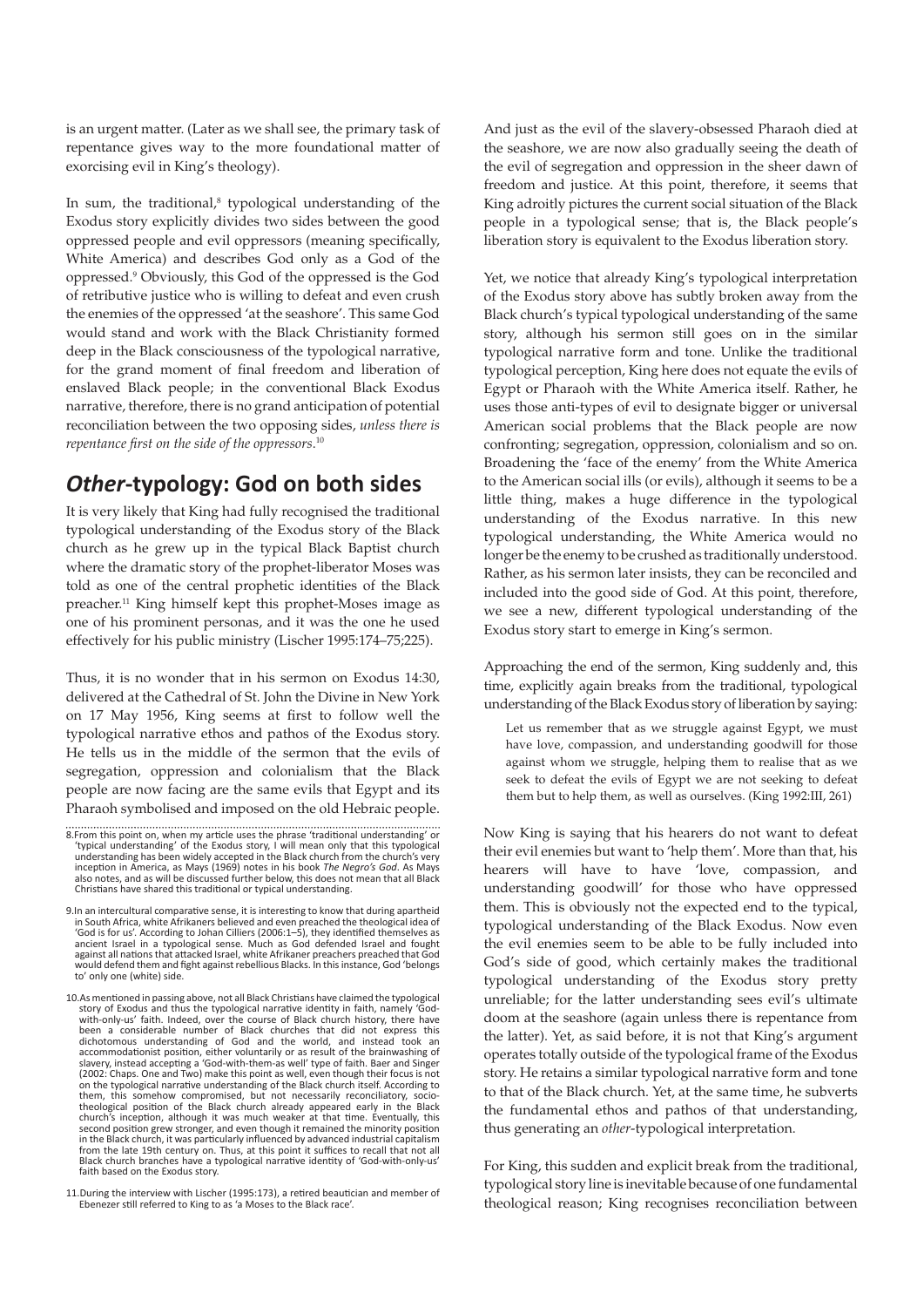the two opposing sides as the ultimate socio-theological end of the Black people's struggle against all kinds of social evil. He says in his own words in the sermon:

God has a great plan for this world. His purpose is to achieve a world where all men will live together as brothers, and where every man recognises the dignity and worth of all human personality. (King 1992:III, 262)

The typical typological understanding of the Exodus story cannot convey this message as King intends because that traditional understanding primarily seeks for liberation of the Black oppressed, but not necessarily for a grand and general reconciliation which King firmly holds as a higher goal to be achieved.

For King, this ultimate, urgent reconciliation is possible and indeed desired because of his particular theological understanding of humanity, or more specifically evil-doers; his particular theological anthropology that is very different from the counterpart found in the traditional typological narrative of the Exodus story. In the latter Black Exodus narrative, the evil of the universe very much equals the evildoers of slavery. There is no separation between the two, apparently. So, as the universal evil must be defeated, the evil-doers must be utterly crushed because both are the same. By contrast, in King's theological anthropology that we see in his sermon, evil-doers are not perceived as evil itself; rather, they are *ignorant victims or unfortunate counter-slaves* captive in the universal evil scheme. Thus, while the universal evil must be defeated, the unfortunate white evil-performers must be freed and liberated as well. In short, the evilperformers themselves are not the evil objects doomed to annihilation. Besides, the prerequisite for the reconciliation is not repentance of ignorant victims (which will follow later), but 'exorcism' of the cosmic evil that hovers over their heads and minds.

In sum, as a good student of the Black tradition of the typological Exodus understanding, King initially absorbs the tradition's typological ethos and pathos in its full sense; the evil against the Black liberation must be defeated. By changing the very face of evil itself, however, King generates a new, different typological perception of the same story that I would like to call *other*-typology. Yes, the evil of the contemporary Egypt and Pharaoh must be defeated, but the evil is not the White America itself (or White people), but the universal social illness that permeates the American soil. King believes that when this social evil is defeated, there must be a grand reconciliation between the oppressed (Black people) and the oppressors (White people).

### **Towards the Exodus illustration, theological-rhetorical**

This section examines how King, in light of his novel understanding of the Exodus typology, uses the story as a best available illustration to support the reconciliatory point of his sermon message. In other words, we will see that King is utilising the Exodus story as the best case to present the key sermon point clearly and persuasively; in so doing, the old familiar Exodus story ceases to be the traditional typological story of Black life now and then. As we will see, however, this illustrative use of the Exodus story is only possible because King invents the other-typological understanding of the story first.

In order to see how King utilises the Exodus story as a good illustration of the sermon point, we need to get an overview of the entire sermon and outline its flow as since the story appears as a critical illustrative part of the sermon.12 The basic literary scheme of the sermon is as follows:

- 1. Evil is present in the universe.
- 2. The Bible affirms the reality of evil.
- 3. Our everyday life also confirms the reality of evil.
- 4. In a sense, the whole history of life is the history of a struggle between good and evil.
- 5. But, the Hebraic Christian tradition, such as Christ's resurrection, affirms the ultimate doom of evil.
- 6. The Exodus story is also a graphic example of the final triumph of good over evil, Egypt being the symbol of doomed evil and Israel the victorious one of goodness.
- 7. Contemporary examples like the Civil Rights movement also reveal the ultimate victory of good.
- 8. This cosmic spiritual reality of ultimate good will eventually transform all corrupt people's minds that are captured in evil's universal scheme.
- 9. God's great plan for a world where all men will live together as brothers is the Kingdom of Christ.

As is explicit in the outline, the sermon starts with a general statement about the cosmic evil's presence in the universe and then enumerates two areas or examples in which that statement is affirmed. The second point is that the Christian tradition demonstrates the ultimate doom of evil and the victory of universal good, and three illustrations undergird this point: Christ's resurrection, the Exodus story, and the contemporary Black struggle. The sermon ends with the third point; God has a plan for a reconciled world following the utter defeat of evil, in which all people, including even former oppressors, will join one another as one divine family. Here, King is clear that this third point of the sermon is his ultimate vision of the world that he wants others to share as their own new Christian vision, story, and future faith identity for the realisation of the reconciled reality of the world.

The Exodus story, to which our research focus goes, therefore, appears in the sermon as the second illustration of the second sermon point – the cosmic struggle between good and evil, and the final doom of the latter and the victory of the former. However, neither is this second sermon point the ultimate

<sup>12.</sup> My sermon analysis method partly resonates with the Heidelberg method of sermon analysis, which Johan Cilliers (2006:11-13) adopts in his analysis of sermons produced during the apartheid period in South Africa. The p according to meaning blocks; (2) it attempts to see explicit and implicit signs of languages in the sermon; (3) it explores what particular characteristics of God are revealed in the sermon; and (4) it interrogates how the biblical text is used in the making of situational analogy between the present and the biblical time. I utilise these four (and more) merits in my analysis of King's sermon.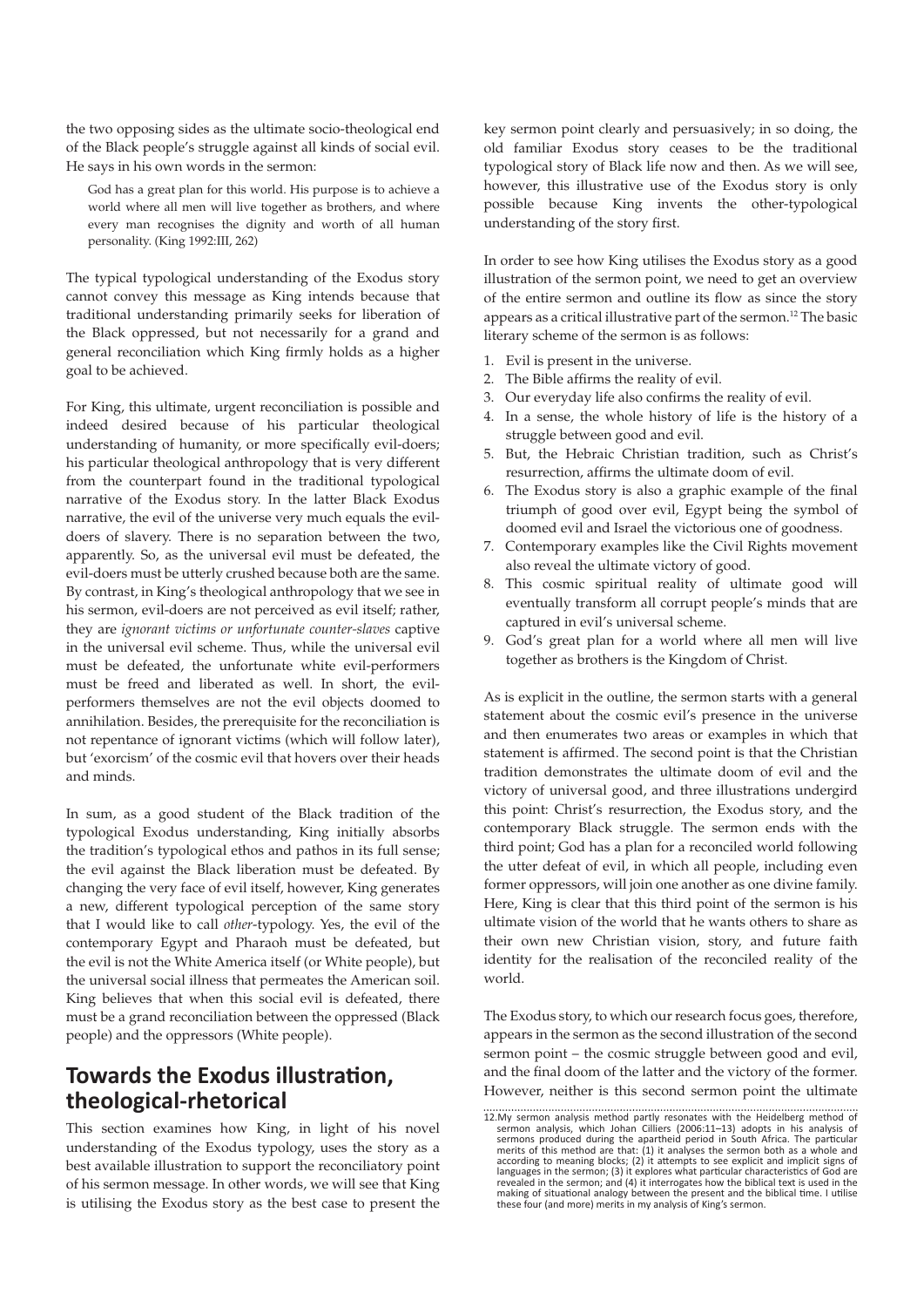message nor can the Exodus story itself convey what King ultimately wants to proclaim. Simply put, the victory of one side and the doom of the other is not what King eventually seeks; King wants more than that. King, thus, pictures the second sermon point along with its illustrations as a penultimate or prerequisite stage toward the final, more glorious stage of the reconciled world of which he dreams. Going back to the question of the Exodus story itself, therefore, it is obvious that at its best, the story remains an important illustration of the second sermon point but not a traditional typological narrative on which the whole sermonic story line would be based. King himself affirms this in his own words:

A graphic example of this truth is found in an incident in the early history of the Hebrew people … Egypt was the symbol of evil in the form of humiliating oppression, ungodly exploitation and crushing domination … This story symbolises something basic about the universe. It symbolises something much deeper than the drowning of a few men, for no one can rejoice at the death or the defeat of a human person. This story, at bottom, symbolises the death of evil. It was the death of inhuman oppression and ungodly exploitation. (King 1992:III, 259–260)

King realises that the Exodus story itself symbolises or exemplifies a deeper truth that is bigger than what the story itself tells us in a literal or (traditional) typological sense. In other words, at this point, the Exodus story functions as a critical illustration which points to what the sermon ultimately argues for as 'something [truthful]in the very nature of the universe' (King 1992:III, 260). In short, King uses the Exodus story along with other illustrations besides with the literary goal of establishing a good basis for the bigger vision of the defeat of the evil itself and a reconciled world, a vision that goes beyond any simple theme of Exodus-liberation from the slavery or socio-political bondage.

Nonetheless, a reasonable question still lingers unresolved around at this point. Why do the readers of King, such as Lischer (1995:202–212), a phenomenal researcher of King's preaching, still mistakenly think that King was utilising the Exodus story in a traditional typological sense, even though he was *not*? Of course, a probable answer has been given in the previous section that King invents a new, different *typology*; people tend to take this different typology as the same as the traditional one. Yet, a couple of particular literary or theological-rhetorical techniques demonstrated in the sermon provide other good reasons to respond to this question as well.

Firstly, it is because although the Exodus story does not function at all in the sermon as a traditional typological narrative, it still supplies significant symbolic or metaphoric language through which the final sermon point is made. This is particularly true as the sermon approaches its end when King preaches:

In this short statement, there are three important symbols or metaphors working effectively and persuasively: Egypt, wilderness and the promised land. Once again, it should be clear that although it seems to, this statement in fact does not come up out of the typical typological understanding of the Exodus story. Instead, the ultimate vision of the reconciled world in the statement comes from King's *other-*typological reconstruction of the story. That being confirmed, it can be said that just as King recognises in the sermon, Egypt symbolises the evil of the universe while wilderness and the promised land metaphorically represent the continuing struggle between good and evil and the reconciled world, respectively.13 Throughout the sermon, especially in the second sermon point about Black Exodus liberation, this symbolic language and similar metaphoric expressions are strong enough to generate the reasonable impression of King's traditional typological understanding of the Exodus narrative, as if King were exclaiming, 'This story is just like our story!' Yet, as we know now, that Exodus story is not what King depicts as his ideal or his own faith story. The ideal is something else. Thus, King is not prone to accept the Exodus story itself as his own faith identity. At least, however, for King, the Exodus symbolism and related metaphoric expressions are the most, if not best, effective and persuasive literary tools with which to coin his novel theological ideas that are acceptable to his people, who traditionally and perhaps too easily have been identified with the typological Exodus narrative itself. Indeed, that is how good symbols and metaphors work in literature in general: the generation of a new reality or novel concept of the world through the familiar linguistic or narrative concepts (Lakoff & Johnson 2003:3–6).

Secondly, King's illustrative interpretation of the Exodus story sounds highly traditional-typological, although it is not, because King first approaches the Exodus story from a cosmic perspective and then applies ethical dimensions of the story to the contemporary world and beyond. Thus, on the surface, it seems that King is identifying the Black church's contemporary earthly struggle with that of ancient Israelites in Exodus. But, again, this typological understanding of King's use of the Exodus story cannot do full justice to King himself. King, with a different typological and theological ideal that does not originate from the traditional interpretation of the same story, overcomes the theological limit of the story's ethical lesson. For King, the Black church's struggle or its ultimate purpose should be something far beyond the 'earthly' resolution between the oppressed and the oppressing reality.

<sup>[</sup>God] is seeking at every moment of His existence to lift men from the bondage of some evil Egypt, carrying them through the wilderness of discipline, and finally to the promised land of personal and social integration. (King 1992:III, 260)

<sup>13.</sup>It is not easy to differentiate symbols from metaphors either in literature in general or in King's sermon because in a linguistic or semiotic sense meanings or literary functions generated by those two literary tropes often overlap even in a single literary work. Yet, to speak very briefly in terms of their differences, symbols always have distinctly relatable objects that are symbolised (e.g. The Stars and Stripes is a symbol of nothing but the U.S. nation), while metaphors produce various meanings of objects that are metaphorised depending on the literary situation (e.g. when we say 'Time is Money' or 'Time is Revelation', these two time metaphors creates different literary meanings). In this sermon by King, Egypt is symbolised as evil (a one-to-one match) and the reconciled world is delineated by several metaphors, like the promised land and the Kingdom of the Lord (yet the promised land itself is not a distinctly relatable symbol of the reconciled community). Nonetheless, as noted, just as in many of King's other sermons, sermonic symbols and metaphors in this particular sermon are often interchanged; that is, at times certain symbols become metaphors and vice versa (e.g. When King says, 'Many years ago, the<br>Negro was thrown into the Egypt of segregation...', here the term 'Egypt' is used as<br>metaphor rather than as symbol). For a detailed definition and symbol and metaphor, see Chandler (2002:38–39) and Lakoff and Johnson  $(2003.3 - 6)$